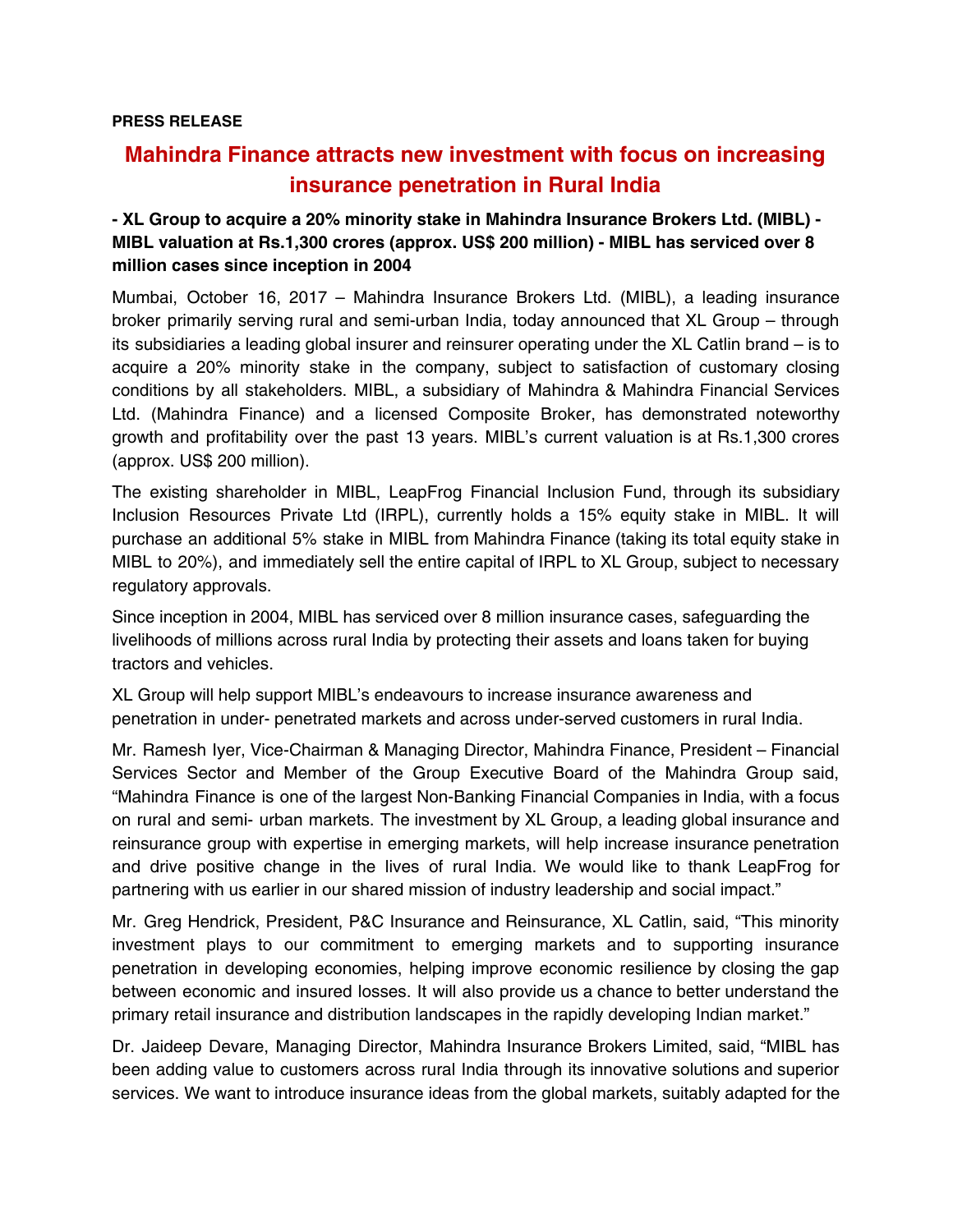Indian market. MIBL would continue to focus on the rural and semi-urban areas, where insurance penetration is low and the need for social and economic progress that insurance inclusion can bring is high. We will welcome XL Group as a valuable partner to drive dialogue on these efforts."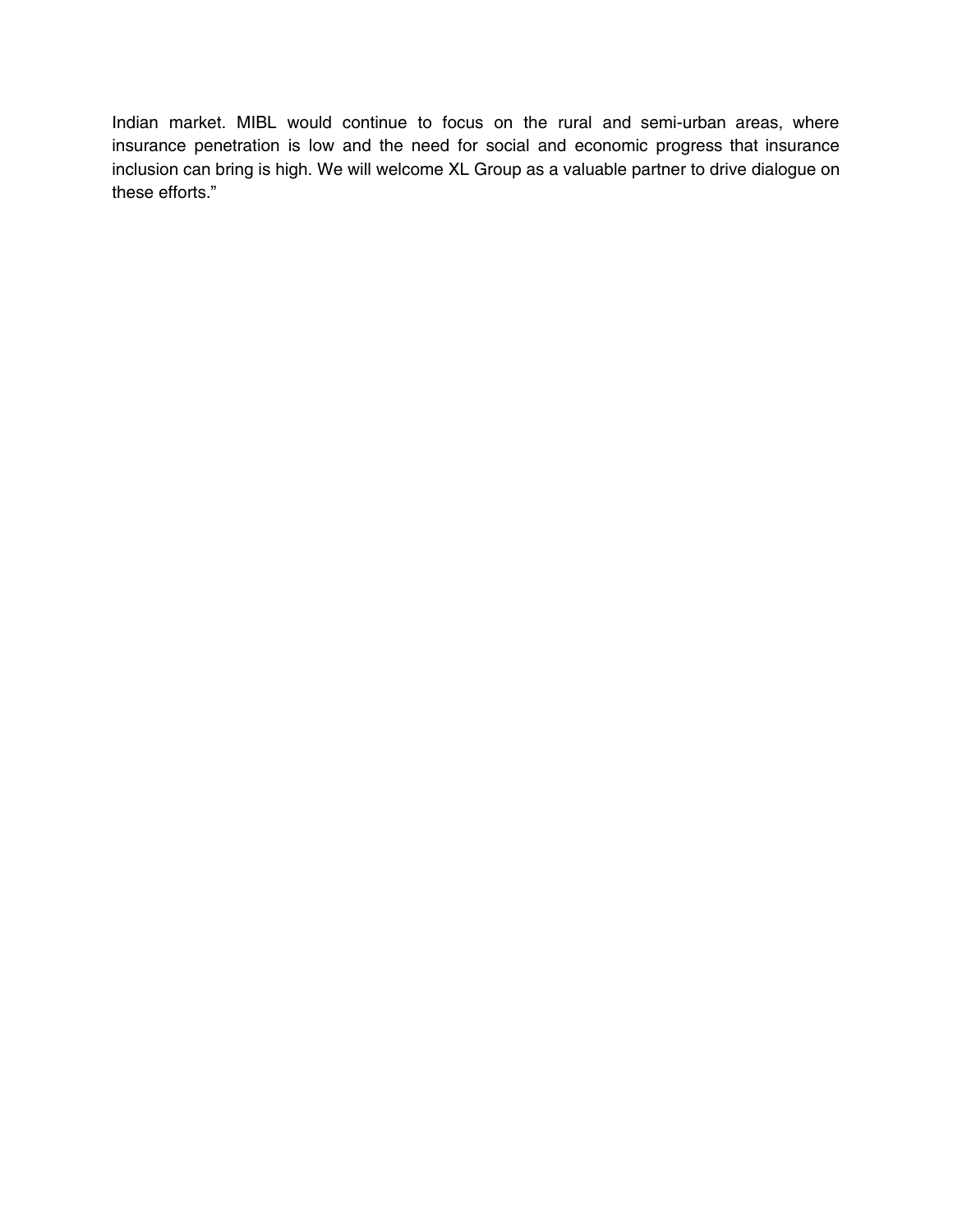XL Group has a large shared service operation presence in India, at Gurugram and Bengaluru, operating under the brand XL Catlin. It provides business and underwriting support, claims administration, actuarial services, finance and accounting, and more. The Group also has a fully licensed reinsurance branch office also operating under the XL Catlin brand, in Mumbai.

The Mahindra Group has a significant footprint in rural India through the sale of utility vehicles, tractors, commercial vehicles, two-wheelers, and rural home loans. Mahindra Finance's rural financing is considered to be the cornerstone of poverty reduction, rural development and inclusive growth in many parts of the country.

Mahindra Finance has been serving the rural and semi-urban population by providing loans to low income groups through its extensive network of branches spreading over 1,100 locations in these geographies. Leveraging on these strengths, MIBL aims to become India's first company to rank among the Global Top 100 insurance brokers in revenue by 2020.

About XL Group Ltd XL Group Ltd (NYSE:XL), through its subsidiaries and under the XL Catlin brand, is a global insurance and reinsurance company providing property, casualty and specialty products to industrial, commercial and professional firms, insurance companies and other enterprises throughout the world. Clients look to XL Catlin for answers to their most complex risks and to help move their world forward. To learn more, visit www.xlgroup.com

About Mahindra & Mahindra Financial Services Limited Mahindra & Mahindra Financial Services Limited (Mahindra Finance), part of the Mahindra Group, is one of India's leading non-banking finance companies. Focused on the rural and semi-urban sector, Mahindra Finance has over 4.8 million customers and has an AUM of over USD 6 billion. Mahindra Finance is a leading vehicle and tractor financier and also offers fixed deposits and loans to SMEs. It has 1,178 offices across the country and is the first Non-Banking Finance Company from India to form a part of Dow Jones Sustainability Index. Mahindra Finance has been ranked 49th in the Top 50 "India's Best Companies to Work For 2016" by Great Place to Work® (GPTW) Institute in collaboration with The Economic Times.

Mahindra Finance's Insurance Broking subsidiary, Mahindra Insurance Brokers Limited (MIBL), is a licensed Composite Broker providing Direct and Reinsurance broking services.

Mahindra Rural Housing Finance Limited (MRHFL) a subsidiary of Mahindra Finance provides loans for purchase, renovation, construction of houses to individuals in the rural and semi-urban areas of the country.

Mahindra Asset Management Company Private Limited (MAMCPL), a wholly-owned subsidiary of Mahindra Finance, is acting as the Investment Manager of Mahindra Mutual Fund.

Mahindra Finance has a JV in US, Mahindra Finance USA LLC, in partnership with De Lage Landen, a subsidiary of Rabo Bank, for financing Mahindra tractors in US. Visit us at: www.mahindrafinance.com

About Mahindra The Mahindra Group is a USD 19 billion federation of companies that enables people to rise through innovative mobility solutions, driving rural prosperity, enhancing urban living, nurturing new businesses and fostering communities. It has a leadership position in utility vehicles, information technology, financial services and vacation ownership in India and is the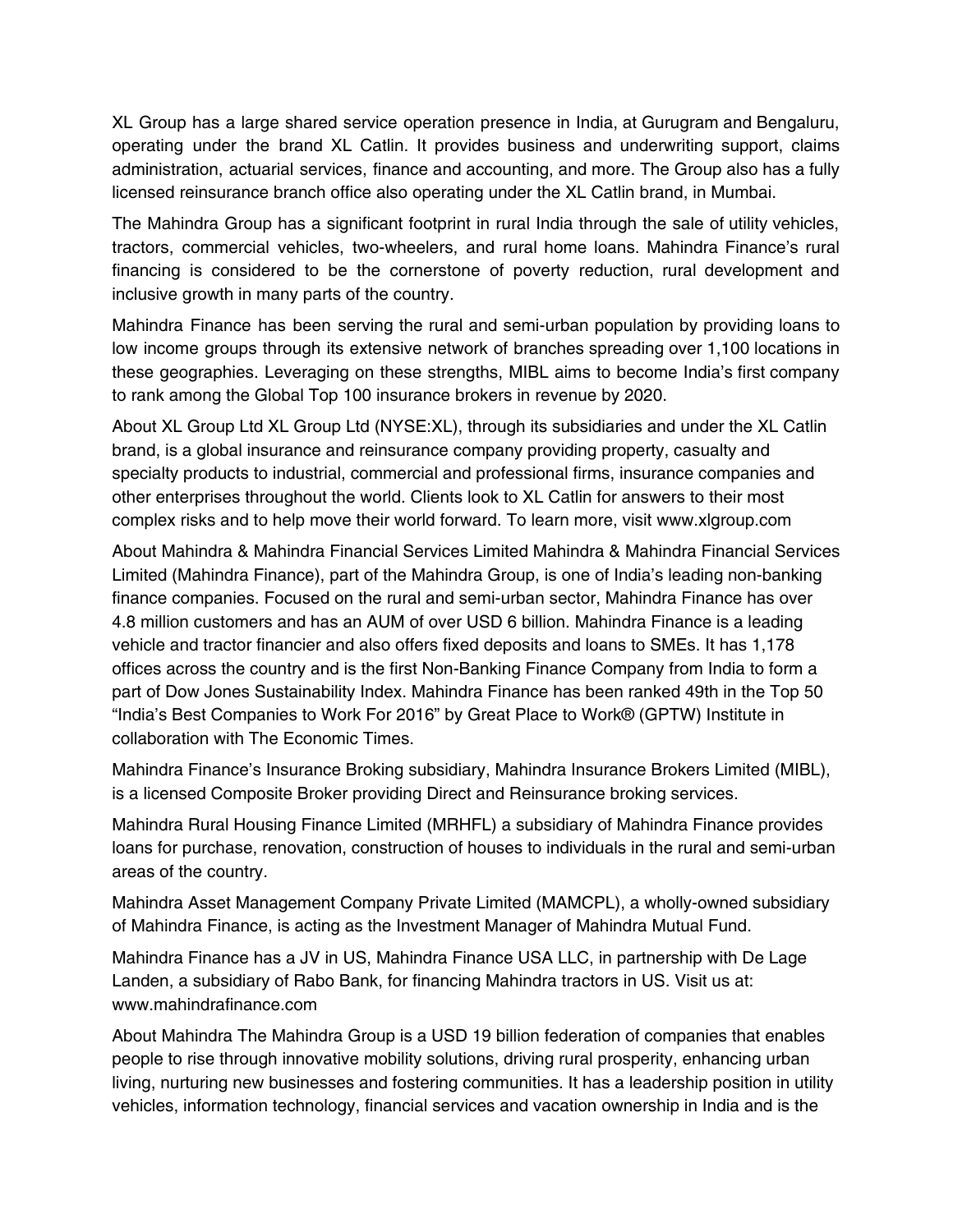world's largest tractor company, by volume. It also enjoys a strong presence in agribusiness, components, commercial vehicles, consulting services, energy,